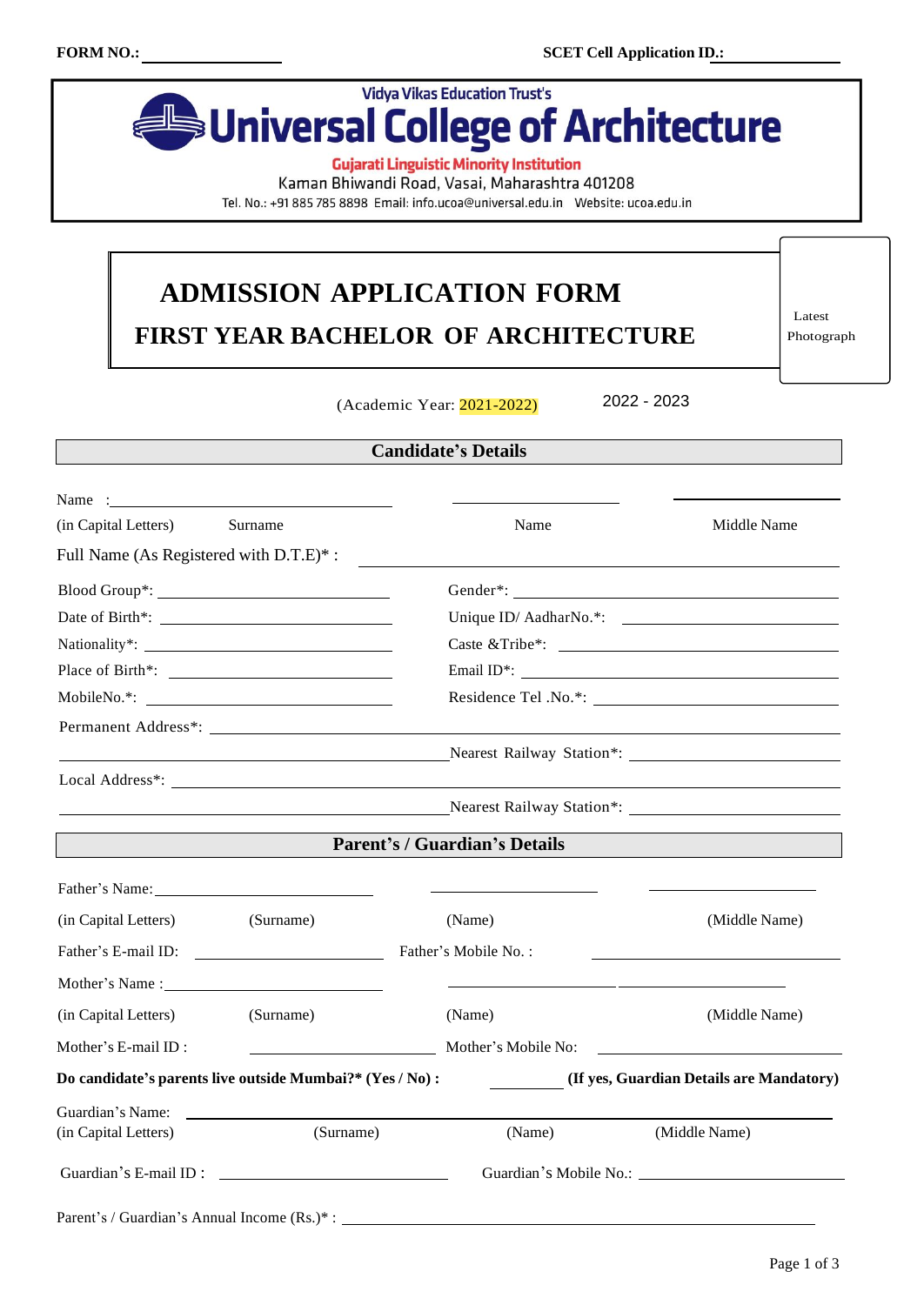## **Candidate's Academic Details**

 $\overline{\phantom{a}}$ 

| SSC Passing Year*:                                                                                              | SSC Board*:                                                                                                          |  |  |
|-----------------------------------------------------------------------------------------------------------------|----------------------------------------------------------------------------------------------------------------------|--|--|
| SSC Institute Name and Location:                                                                                |                                                                                                                      |  |  |
| HSC Passing Year*:<br><u> 1980 - Johann Barbara, martxa alemani</u> ar                                          | HSC Board*:<br><u> 1980 - Johann Barn, amerikansk politiker (</u>                                                    |  |  |
|                                                                                                                 |                                                                                                                      |  |  |
| HSC Aggregate Percentage*: ________________                                                                     | HSC Aggregate Marks (Obtained/ Out of)*:                                                                             |  |  |
| HSC PCM Marks*(out of 300):                                                                                     |                                                                                                                      |  |  |
| Have you appeared for JEE main (paper - II) examination?*: ________________(If yes, Fill in the details bellow) |                                                                                                                      |  |  |
| $JEE$ Roll No :                                                                                                 |                                                                                                                      |  |  |
|                                                                                                                 |                                                                                                                      |  |  |
| Have you appeared for NATA examination?*:                                                                       | (If yes, Fill in the details below)                                                                                  |  |  |
| <b>NATA Roll No:</b><br><u> 1989 - Johann Barn, fransk politik fotograf (</u>                                   |                                                                                                                      |  |  |
|                                                                                                                 |                                                                                                                      |  |  |
|                                                                                                                 | <b>S.C.E.T. Cell Details</b>                                                                                         |  |  |
|                                                                                                                 |                                                                                                                      |  |  |
|                                                                                                                 |                                                                                                                      |  |  |
| EBC/SEBC/EWS                                                                                                    | <u> 1990 - Johann John Stone, markin fan it ferstjer fan de ferstjer fan it ferstjer fan it ferstjer fan it fers</u> |  |  |
|                                                                                                                 |                                                                                                                      |  |  |
| (For admission against SCET Cell CAP Rounds Allotment)                                                          |                                                                                                                      |  |  |
|                                                                                                                 |                                                                                                                      |  |  |